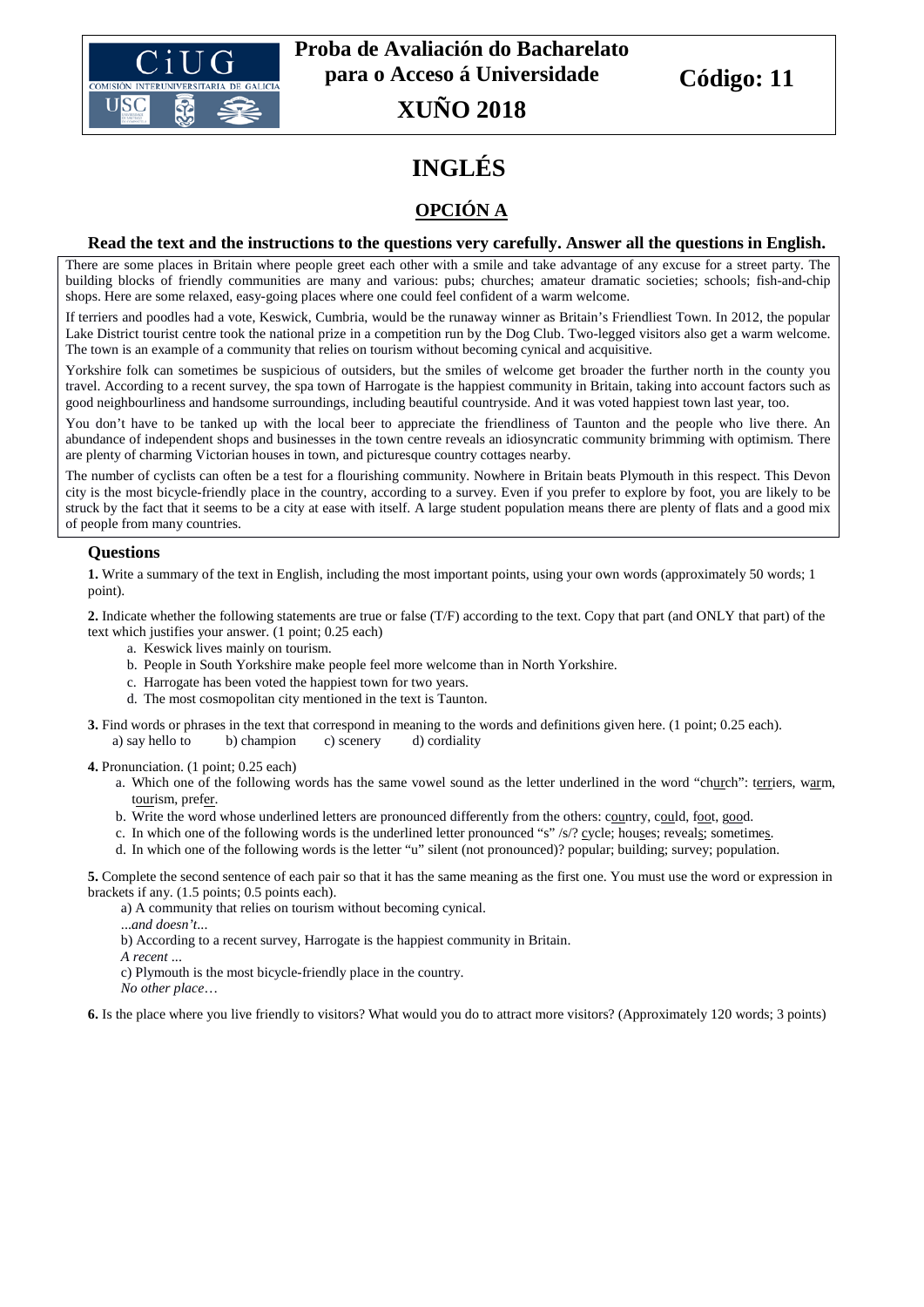

# **INGLÉS**

# **OPCIÓN B**

#### **Read the text and the instructions to the questions very carefully. Answer all the questions in English.**

John D Rockefeller and Andrew Carnegie made their money in the oil and steel industries respectively, but both of them wanted to make sure their money would make an impact on society and set up their own philanthropic foundations. According to Carnegie: "He who dies rich dies disgraced". A century on from when they were set up, the Rockefeller Foundation and the Carnegie Corporation reflect the areas in which their wealthy founders wanted to make a difference - in Rockefeller's case, healthcare and in Carnegie's, education. But philanthropists of yesterday would be surprised by the way things have changed over time.

In 1920 Barrow Cadbury, of the Cadbury's chocolate company, and his wife Geraldine set up the Barrow Cadbury Trust to promote social justice. Today, the Trust is chaired by their great granddaughter Ruth. "Barrow and Geraldine were Quaker industrialists. Quakers believe in the equality of all people and in the responsibility of all people to give public service and care for others," Ms Cadbury says. "The world has changed dramatically over the past century and some of the projects we now support might be surprising to Barrow and Geraldine." She cites the Quaker support for gay marriage and lesbian, gay, bisexual and transgender (LGBT) equality. They attempt to carry on their work in the same spirit as their founders. But clearly not everything is the same as it was 100 years ago.

The biggest change affecting the foundations has probably been the growth of government, with state funding now covering areas that they weren't previously, such as health and education. But with government cuts now taking place, charities turn to philanthropists. Some give directly, while others are using business models to tackle problems in society. So the rich are getting even richer, big companies are getting bigger, while new fortunes are being created, but some of the super-rich are discovering that with a lot of money comes a lot of responsibility.

#### **Questions**

**1.** Write a summary of the text in English, including the most important points, using your own words (approximately 50 words; 1 point).

**2.** Indicate whether the following statements are true or false (T/F) according to the text. Copy that part (and ONLY that part) of the text which justifies your answer. (1 point; 0.25 each)

- a. Rockefeller and Carnegie were both philanthropists.
- b. The Cadbury Trust supports the same causes as its founders did.
- c. Governments now support health and education less than they did 100 years ago.
- d. The super-rich today are clearly less responsible than 100 years ago.

**3.** Find words or phrases in the text that correspond in meaning to the words and definitions given here. (1 point; 0.25 each). a) established b) rich c) try d) expansion

**4.** Pronunciation. (1 point; 0.25 each)

- a. In which one of the following words do the underlined letters have the same sound as the letter underlined in the word "promote": foundation, discover, growth, models.
- b. Write the word whose underlined letters are pronounced differently from the others: steel, previously, healthcare, believe.
- c. In which one of the following words are/is the underlined letter(s) pronounced  $\sqrt{p}$  like the "o" in "hot"? some, daughter, both, problems.
- d. In which one of the following words is the underlined letter "s" pronounced /s/ as in "summer"? fortunes, industrialists, surprising, others.

**5.** Complete the second sentence of each pair so that it has the same meaning as the first one. You must use the word or expression in brackets if any. (1.5 points; 0.5 points each).

a) John D Rockefeller and Andrew Carnegie made their money in the oil and steel industries respectively.

*While John D. Rockefeller made his... (oil...steel...)*

b) Quakers believe in the equality of all people.

*Quakers believe that...*

c) Some of the projects might be surprising to Barrow and Geraldine. *Barrow and Geraldine might...*

**6.** What other things make it difficult to live with other members of the family, apart from alcohol? (Approximately 120 words; 3 points)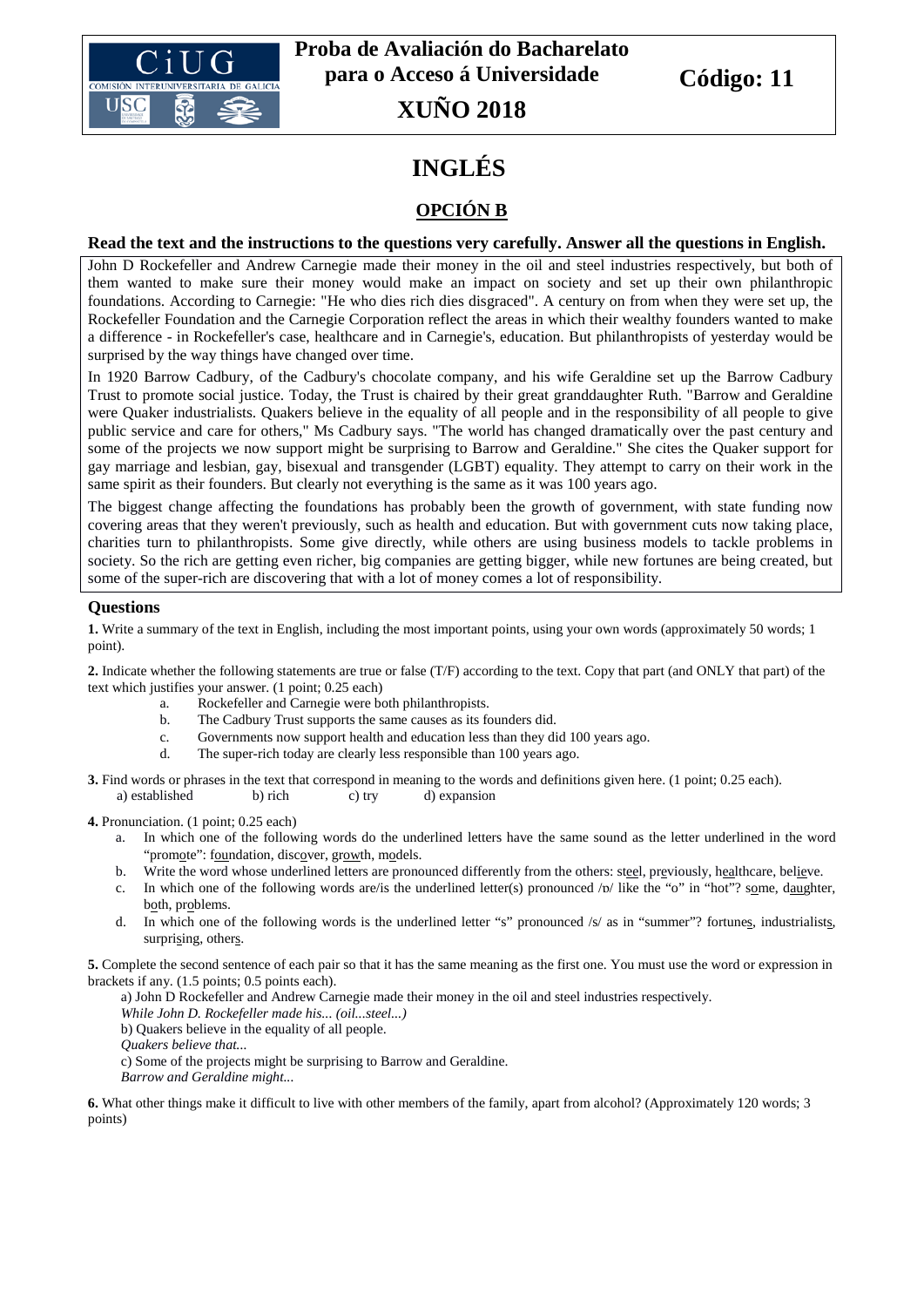

# **INGLÉS**

# **7. LISTENING TEST (1.5 POINTS)**

## **In this conversation, Rob and Neil talk about lifts.**

## **Here is the beginning of the conversation:**

**Rob:**I'd like to start by asking how did you get up here to the studio - on to the sixth floor - this morning? **Neil:** Well, by lift, of course.

## **Here is an example of a question:**

## **How did Neil get up to the studio?**

The correct answer is: by lift.

**Ready? Now read the rest of the questions and alternative answers before listening to the conversation.**

(2-minute pause)

**Now listen to the rest of the conversation. You will hear it three times. Write the correct answer in your exam notebook (cuadernillo). Write the complete answer, not just a letter. You must not write more than one answer for each question**

(Recording)

**Now you will hear the text again.** 

(Recording)

**Now you will hear the text for the last time.** 

(Recording)

**That is the end of the Listening test. Write your answers in your examination notebook (cuadernillo) if you have not already done so. Then you can go on with the rest of the examination.**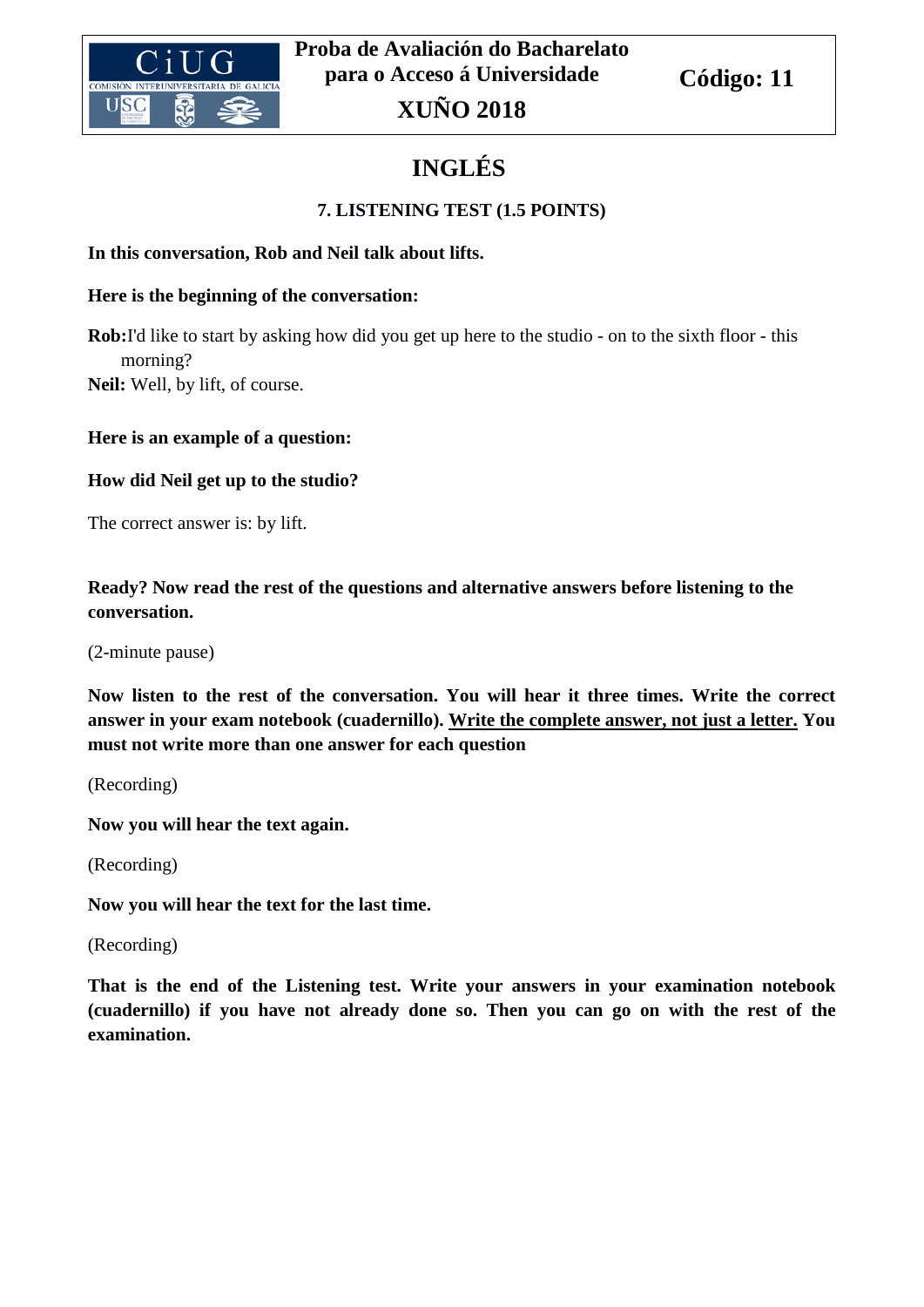

# **INGLÉS**

# **QUESTIONS:**

# **1 – 5. (True/False or Multiple choice). Write the correct option (5 x 0.1 points = 0.5 points)**

# 1. **Neil doesn't think that lifts are a very exciting subject, at the beginning of their conversation. TRUE or FALSE?**

2. **What has changed about people's attitude to lifts before and after the invention of lifts?**

Before, poorer people lived on the ground floors. Before, rich people had to climb the stairs to reach their homes. Now, richer people often prefer to live at the top of buildings.

- 3. **Water and steam have both been used to provide power for lifts. TRUE or FALSE?**
- 4. **If you are in a lift with a stranger, Jason Whale says that...**

You like to behave differently. You sometimes look at the floor. It is worse if you take away the awkwardness.

## 5. **Write the correct option:**

Some lifts don't mark floor number 13. Some people think that advertisements in lifts are a very bad idea. To pitch something means to reach the top of a building.

# **6 – 10. (Sentence completion) Fill in with the missing information using a maximum of 3 words. (5 x 0.2 points = 1.0 point)**

- 6. Travelling by lift can be a more if there is digital advertising.
- 7. Technology would improve lifts with light boxes, moving images and \_\_\_\_\_\_\_\_\_\_
- 8. "Slimmer" means
- 9. "Muzak" is more than normal music.

10. Italy has more lifts because it has a lot of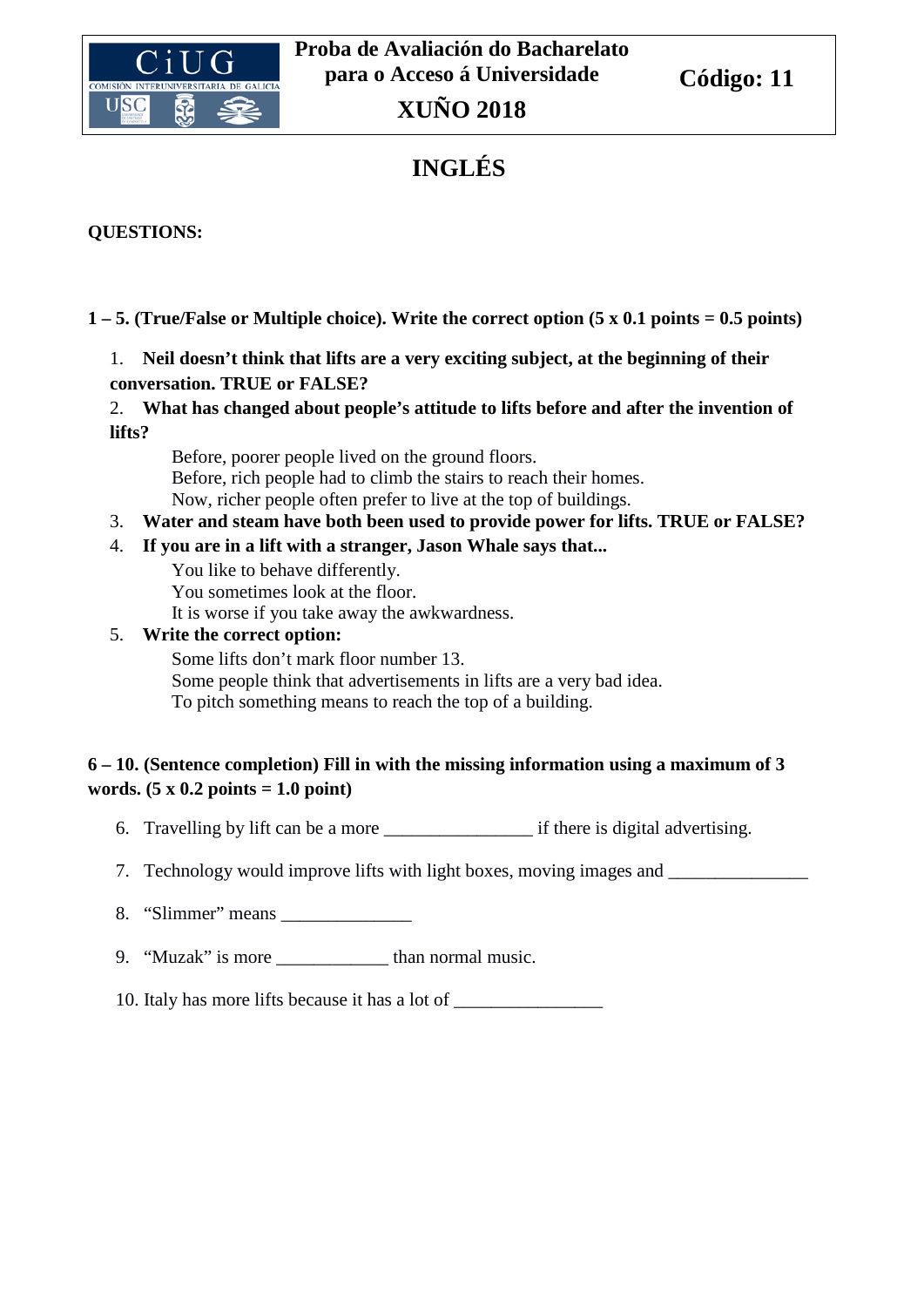

# **INGLÉS**

# **OPCIÓN A**

#### **Read the text and the instructions to the questions very carefully. Answer all the questions in English.**

Is Germany better at teaching university courses in English than universities in English-speaking countries? Germany has been named as the most supportive country for foreign students, in an international league table. Among the attractions for international students is the growing number of courses taught entirely in English, so students can complete degrees without ever having to speak German. The British Council has placed Germany in first place in a table which evaluates university systems according to aspects such as degree quality, support for foreign students and how much students are encouraged to spend time abroad.

In the Freie Universitat Berlin, students from Germany, the United States and China participate in seminars conducted by German professors speaking in English. There are more students from Germany studying abroad than from any other European country and it wants half of its students to spend at least a term abroad, giving Germany one of the world's most mobile student populations. One of the attractions of Germany is that non-German students do not pay more in tuition fees than home students. Freie Universitat Berlin has been part of this internationalisation project.

"It's a well-kept secret, that foreign students are able to come here and there are very few barriers," says David Ravensbergen, from Canada. He is also impressed by the way foreign students in Germany do not pay higher fees. "One of the strongest motivators is finance. To go to university in Canada means taking on debt. It's practically free to do it in Germany." Sophie Perl, a student from the United States, echoes his opinion: "I think the biggest factor is financial. In the US a graduate programme would cost hundreds of thousands of dollars, while in Germany it doesn't cost anything. And it doesn't cost more for foreign students than it does for German students."

#### **Questions**

**1.** Write a summary of the text in English, including the most important points, using your own words (approximately 50 words; 1 point).

**2.** Indicate whether the following statements are true or false (T/F) according to the text. Copy that part (and ONLY that part) of the text which justifies your answer. (1 point; 0.25 each)

- a. Foreign students in Germany need to study in German.
- b. Many German students study in foreign universities.
- c. Canadian students have to pay back money they were lent for university study.
- d. Foreign students have to pay more for their studies than German ones.

**3.** Find words or phrases in the text that correspond in meaning to the words and definitions given here. (1 point; 0.25 each).

- a) in a foreign country b) the money you pay for classes
- c) obstacles d) money which you have borrowed and have to pay back
- **4.** Pronunciation. (1 point; 0.25 each)
	- a. Which one of the following words has the same vowel sound as the letters underlined in the word "free": foreign, universities, least, finance.
	- b. Write the word whose underlined letters are pronounced differently from the others: taught, support, foreign, abroad.
	- c. In which one of the following words are/is the underlined letter(s) pronounced "z"  $|z|$ ? basket, doesn't, impressed, university.
	- d. In which one of the following words is the stress on the first syllable, as in "Germany"? degrees, graduate, attraction, impressed.

**5.** Complete the second sentence of each pair so that it has the same meaning as the first one. You must use the word or expression in brackets if any. (1.5 points; 0.5 points each).

a) Foreign students in Germany do not pay higher fees.

*Higher fees…*

b) To go to university in Canada means taking on debt. It's practically free to do it in Germany.

*While in Germany* ...

c) Students can complete degrees without ever having to speak German.

*Students don't have to…… in order to ……*

**6.** Would you like to study in another country? Why / Why not? If your answer is "yes", which country? (Approximately 120 words; 3 points)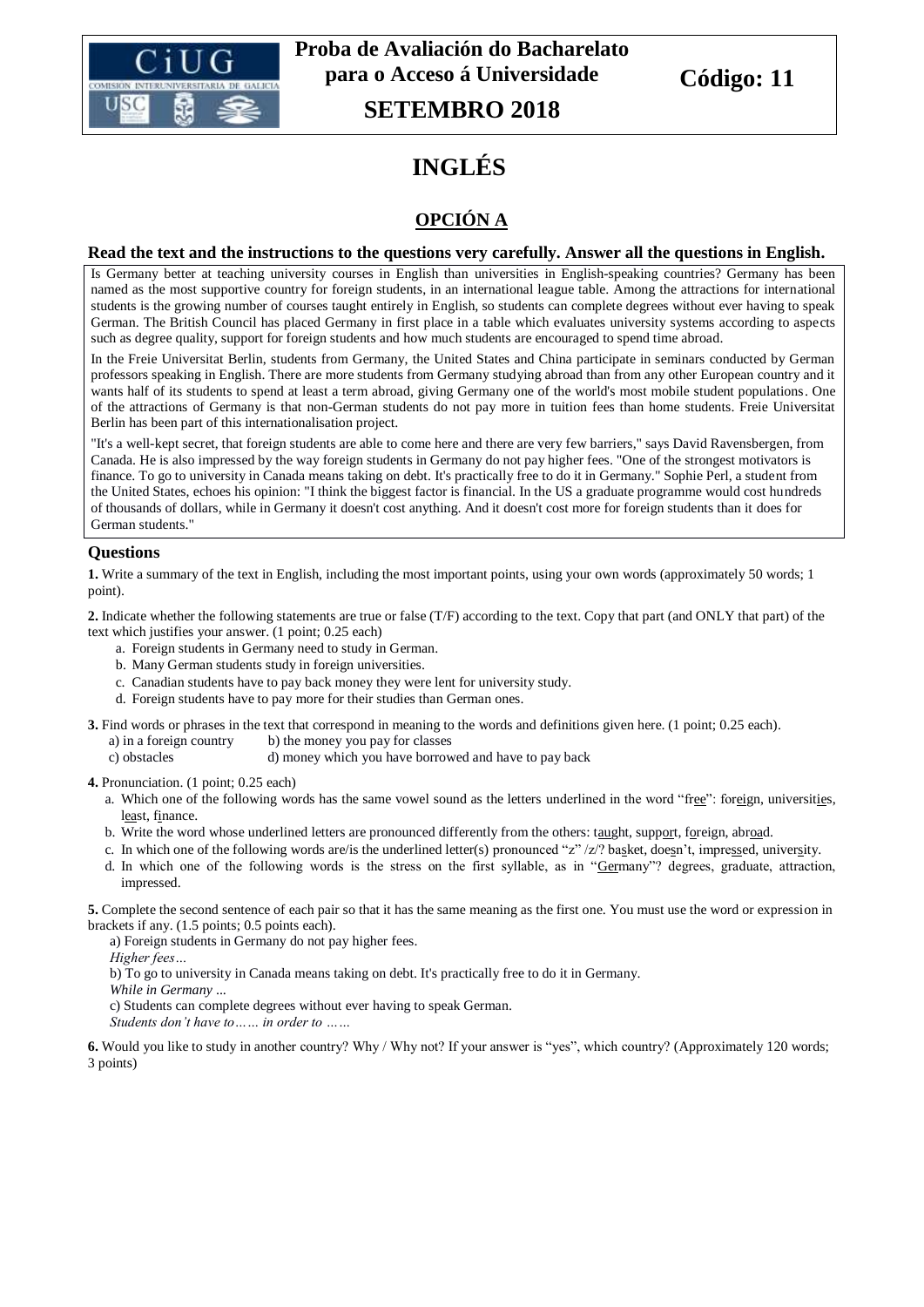

# **INGLÉS**

# **OPCIÓN B**

#### **Read the text and the instructions to the questions very carefully. Answer all the questions in English.**

Dear Dr Wise,

I am an eighteen-year-old male with a problem.

I am in love with one of my best friends. When I first met her, I really didn't like her. She was always so annoying. But then we got to know each other better and she sort of grew on me.

Not very long after I started to get to know her, I began to think about her romantically. Soon after, we became like brother and sister, always together. And my feelings have done nothing but grow since then.

It took me about a year to work up the courage to tell her about the feelings I had for her. When I finally did, she told me that we had too good a friendship, that she didn't want to ruin it, that I was like a brother to her and that she couldn't feel that way for me. But I just can't shake this feeling.

Several times the pain I feel has grown so strong that I needed to take a "vacation" from her. But when I am away from her for so long, I miss her to the point where the only thing I want to do is be with her, no matter how much it hurts to know she doesn't feel the same way. I have actually cried about this almost a hundred times.

The only advice I have got so far is to "get over it", and if I could, I would. But I can't. I think that the reason I can't get over this is because I can't let go of the hopes that some day she may change her mind. And I truly believe that if she did, I would marry her straight away.

Please help me!

"Desperate"

#### **Questions**

**1.** Write a summary of the text in English, including the most important points, using your own words (approximately 50 words; 1 point).

**2.** Indicate whether the following statements are true or false (T/F) according to the text. Copy that part (and ONLY that part) of the text which justifies your answer. (1 point; 0.25 each)

- a. The writer doesn't like his friend now as much as he did at first.
- b. The writer thinks about his friend in a romantic way.
- c. The writer's friend prefers to be just a friend of his.
- d. People have given him useful advice.

**3.** Find words or phrases in the text that correspond in meaning to the words and definitions given here. (1 point; 0.25 each). a) irritating b) bravery, valour c) spoil d) up to now

**4.** Pronunciation. (1 point; 0.25 each)

- a. In which one of the following words do the underlined letters have the same sound as the "o" in the word "over": cover, brother, strong, only.
- b. Write the word whose underlined letters are pronounced differently from the others: learn, hurts, work, sort.
- c. In which one of the following words is the underlined letter pronounced "s" /s/? This, these, always, because.
- d. In which one of the following words is the letter "o" pronounced  $/\lambda$  as in "fun": brother, problem, romantically, told.

**5.** Complete the second sentence of each pair so that it has the same meaning as the first one. You must use the word or expression in brackets if any. (1.5 points; 0.5 points each).

a) She told me she couldn't feel that way for me. But I just can't shake this feeling.

*Although …..*

b) It took me about a year to tell her about the feelings I had for her.

*After about a year …..*

c) Please help me!

*"Desperate" asked Dr. Wise …..*

**6.** Imagine you are Dr. Wise. Write a letter in answer to "Desperate's" one advising him what he should do. Begin with "Dear Desperate," (Approximately 120 words; 3 points)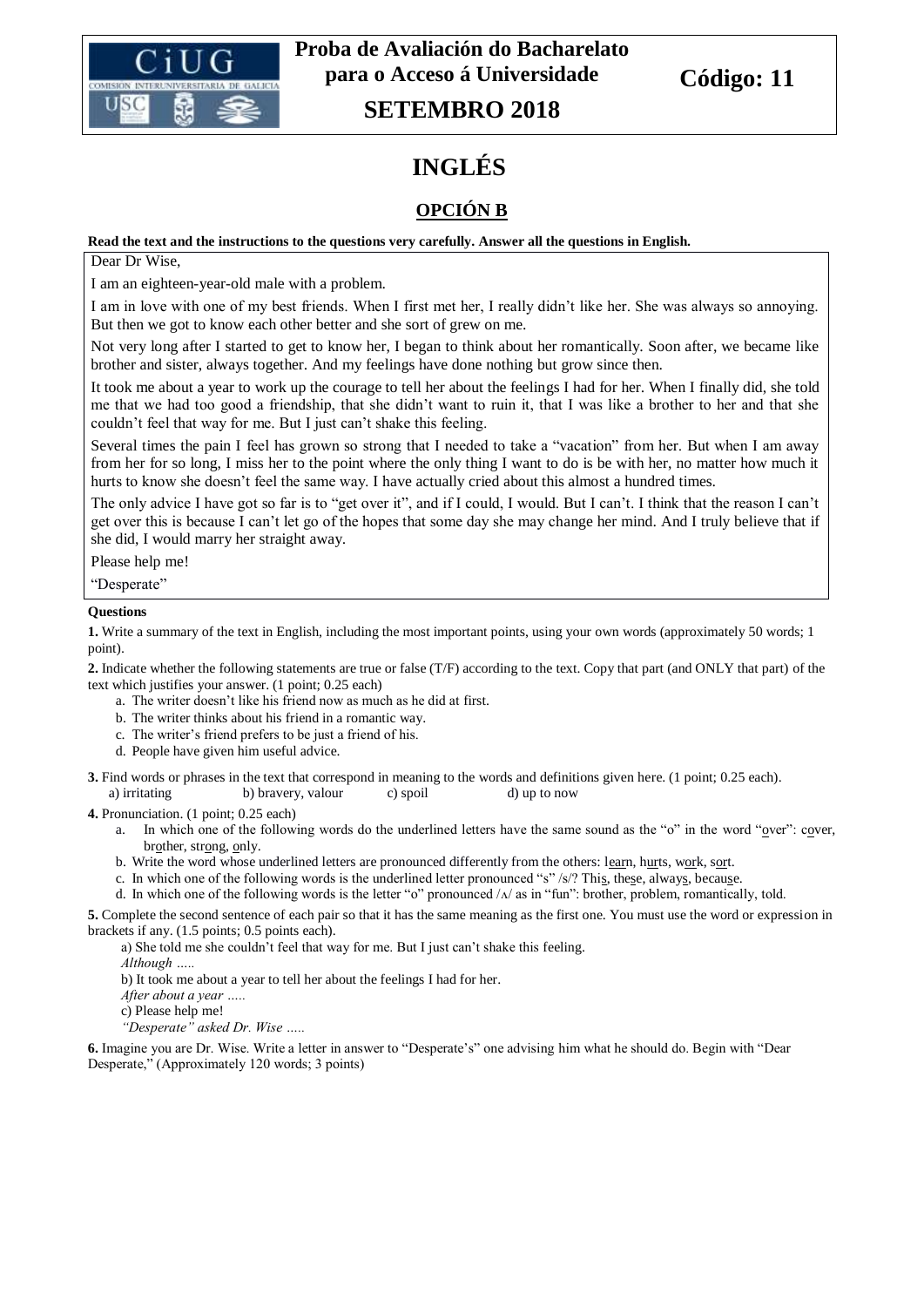

# **INGLÉS**

# **7. LISTENING TEST (1.5 POINTS)**

**In this conversation, Alice and Neil talk about the changing world of comic book Super heroes.** 

## **Here is the beginning of the conversation:**

**Alice:** The subject of today's show is Superheroes. So, Neil, who's your favourite?

**Neil:** Spiderman. He's cool and funny and he can spin webs and jump off skyscrapers.

**Here is an example of a question:** 

**Spiderman can jump off \_\_\_\_\_\_\_.**

The correct answer is: skyscrapers.

**Ready? Now read the rest of the questions and alternative answers before listening to the conversation.**

(2-minute pause)

**Now listen to the rest of the conversation. You will hear it three times. Write the correct answer in your exam notebook (cuadernillo). Write the complete answer, not just a letter. You must not write more than one answer for each question.**

(Recording)

**Now you will hear the text again.** 

(Recording)

**Now you will hear the text for the last time.** 

(Recording)

**That is the end of the Listening test. Write your answers in your examination notebook (cuadernillo) if you have not already done so. Then you can go on with the rest of the examination.**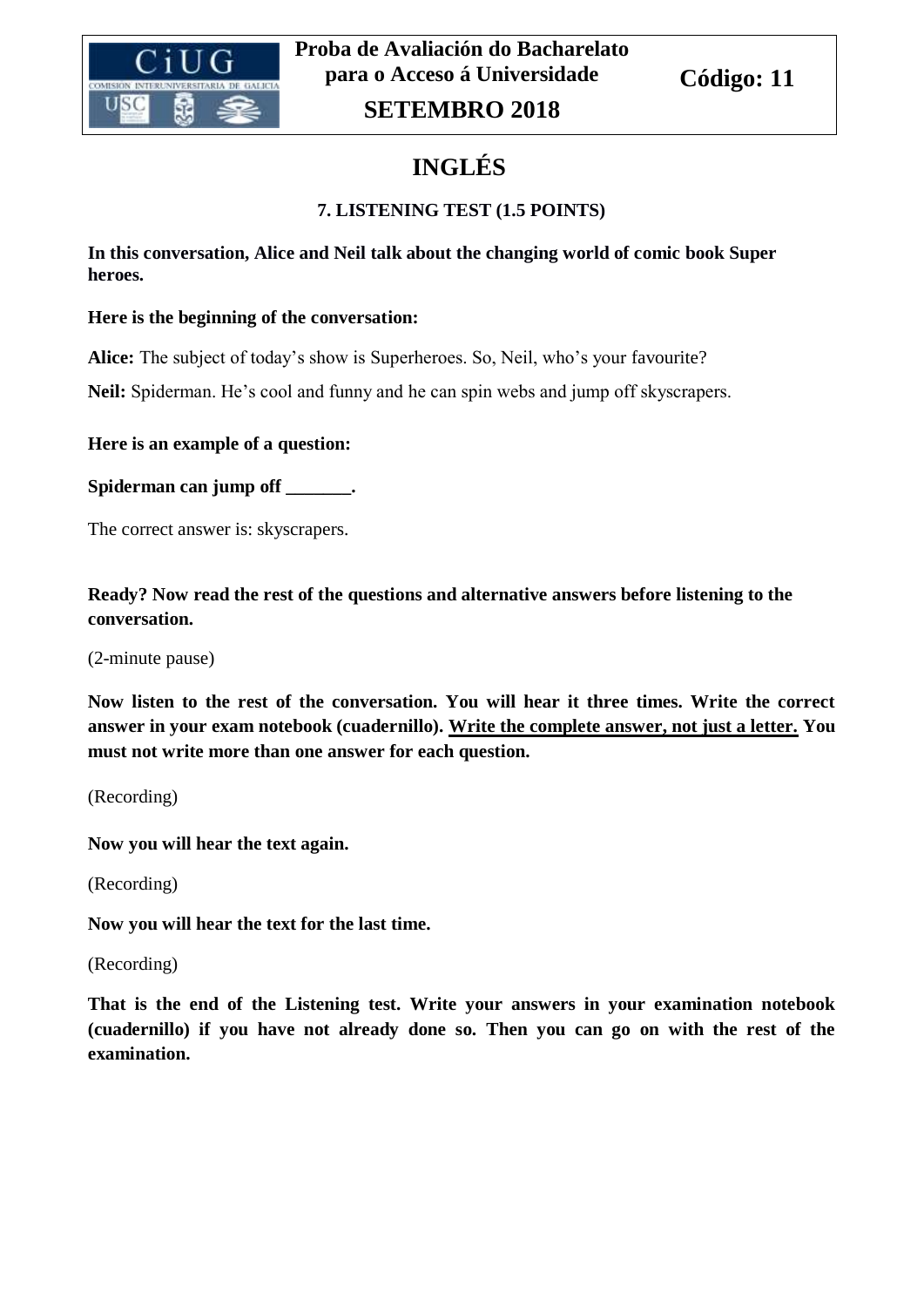

# **INGLÉS**

## **QUESTIONS:**

# **1 – 5. (True/False or Multiple choice). Write the correct option (5 x 0.1 points = 0.5 points)**

## **1 Why are more and more people getting tired of the traditional Superheroes?**

Because they are bored, white and male. Because they have different ethnic backgrounds. Because they are not very relevant to their lives.

# **2 Kamala Khan is a teenager, who is also Asian and Muslim. TRUE or FALSE?**

## **3 What do Superman, Ms Marvel, Spiderman and the Hulk have in common?**

They are aliens or have alien genes. They are very different from Batman and Ironman. Their DNA is radioactive, contaminated or poisoned.

## **4 Batman and Ironman use technology to give themselves super powers. TRUE or FALSE?**

### **5 What do nearly all traditional Superheroes have in common?**

They all want to make the world a better place. They have bodies that give them superpowers. They have problems just like you and me.

# **6 – 10. (Sentence completion) Fill in with the missing information using a maximum of 3**  words in each space.  $(5 \times 0.2 \text{ points} = 1.0 \text{ point})$

**6.** Rea and Sue were a couple and then they \_\_\_\_\_\_\_\_\_\_.

**7.** Publishing houses want to attract a varied readership, such as \_\_\_\_\_ and \_\_\_

**8.** Female illustrators are more common in Japan than in the \_\_\_\_\_\_\_\_\_\_and \_\_\_\_\_.

**9.** It is not very common for women in Japan to make their **subset of the set of the careers**.

**10.** Marvel Comics has created a black \_\_\_\_\_\_\_\_\_\_.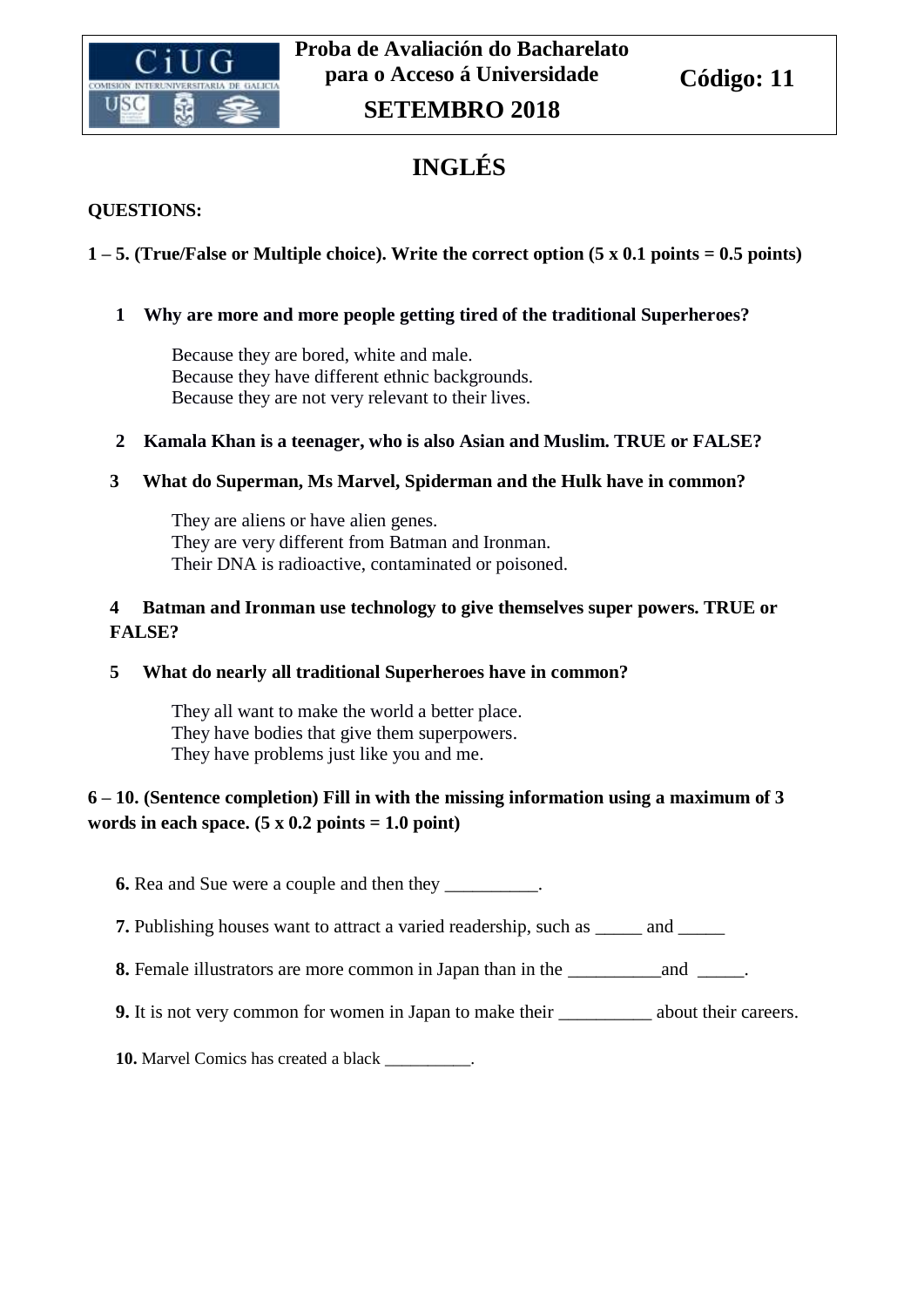# **ABAU**

# **CONVOCATORIA DE XUÑO Ano 2018**

# *CRITERIOS DE AVALIACIÓN*

# *INGLÉS* **(Cód. 11)**

### **Question 1**. **Summary (1 punto)**

Esta pregunta será puntuada segundo os seguintes criterios:

1. O alumno/a identificou as ideas principais do texto e resumiunas sen incluír información secundaria ou anecdótica.

2. O alumno/a expresou estas ideas en aproximadamente 50 palabras, sen copiar literalmente do texto, con coherencia, claridade, cohesión, razoable corrección gramatical e léxico axeitado ao tema.

#### **Question 2**. **True/False (1 punto; 0,25 x 4)**

O alumnado debe indicar se as frases son verdadeiras ou falsas e escribir a parte (e só esa parte) do texto na que se basea para xustificar a súa resposta.

#### **Question 3. Find words or phrases… (1 punto; 0,25 por cada palabra/expresión correcta)**

### **Question 4. Pronunciation (1 punto; 0,25 x 4)**

O alumnado debe demostrar que sabe distinguir elementos básicos da pronuncia do inglés, como son consonantes, vogais, ditongos, terminacións, etc.

#### **Question 5. Transformations (1,5 puntos; 3 x 0,5)**

Transformación dunha parte ou o total dunha frase noutras palabras para que signifique o mesmo. Constará de tres partes, cunha puntuación de 0,5 puntos para cada parte.

#### **Question 6. Writing (3 puntos)**

Esta pregunta pretende avaliar a capacidade comunicativa do alumnado no ámbito da producción escrita. A nota final (máximo 3 puntos) outorgarase segundo a medida na que o alumnado cumpra os seguintes parámetros; cada un deles puntuarase de 0 a 0,5 puntos: **a) Alcance.** O alumnado aborda adecuadamente o tema proposto. Sabe comunicar as ideas que quere transmitir utilizando unha considerable variedade de recursos. Sabe utilizar o rexistro lingüístico adecuado á situación.

#### **b) Riqueza e control do vocabulario**.

**c) Corrección gramatical**. O alumnado ten un repertorio básico de elementos lingüísticos e de estratexias que lle permiten abordar o tema con comodidade. Non comete erros gramaticais básicos, como, por exemplo, omitir o suxeito diante dun verbo, omitir o "-s" da 3ª persoa do singular do Presente Habitual (he writeS), utilizar adxectivos en plural, usar incorrectamente os adxectivos posesivos e demostrativos, non dominar os tempos verbais e outros erros similares. **d) Fluidez.** O alumnado posúe un dominio da lingua inglesa adecuado e suficiente para evitar cortes na comunicación ou malentendidos.

**e) Cohesión**. O alumnado utiliza adecuadamente os conectores e demais medios de cohesión. **f) Coherencia.** O alumnado é capaz de organizar as súas ideas para redactar un texto coherente e ben estruturado.

**TOTAL = 8,5 puntos.**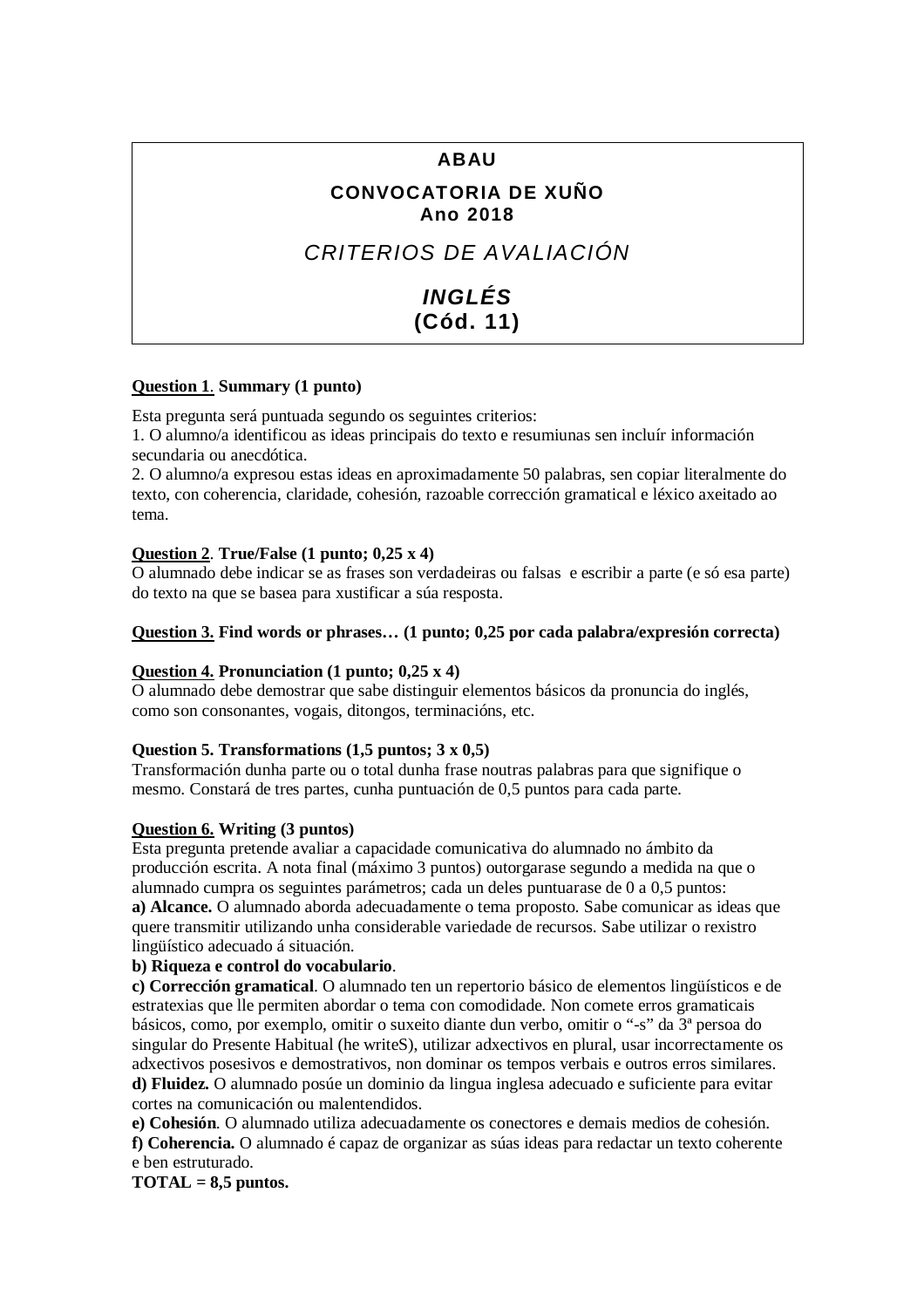#### **Segunda parte: LISTENING TEST (1,5 puntos; 5 x 0,1 e 5 x 0,2)**

O alumnado debe escoitar a gravación e a continuación contestar a dez preguntas tipo "test" e/ou doutro tipo, por exemplo, de encher unha frase coa información que se proporciona na gravación.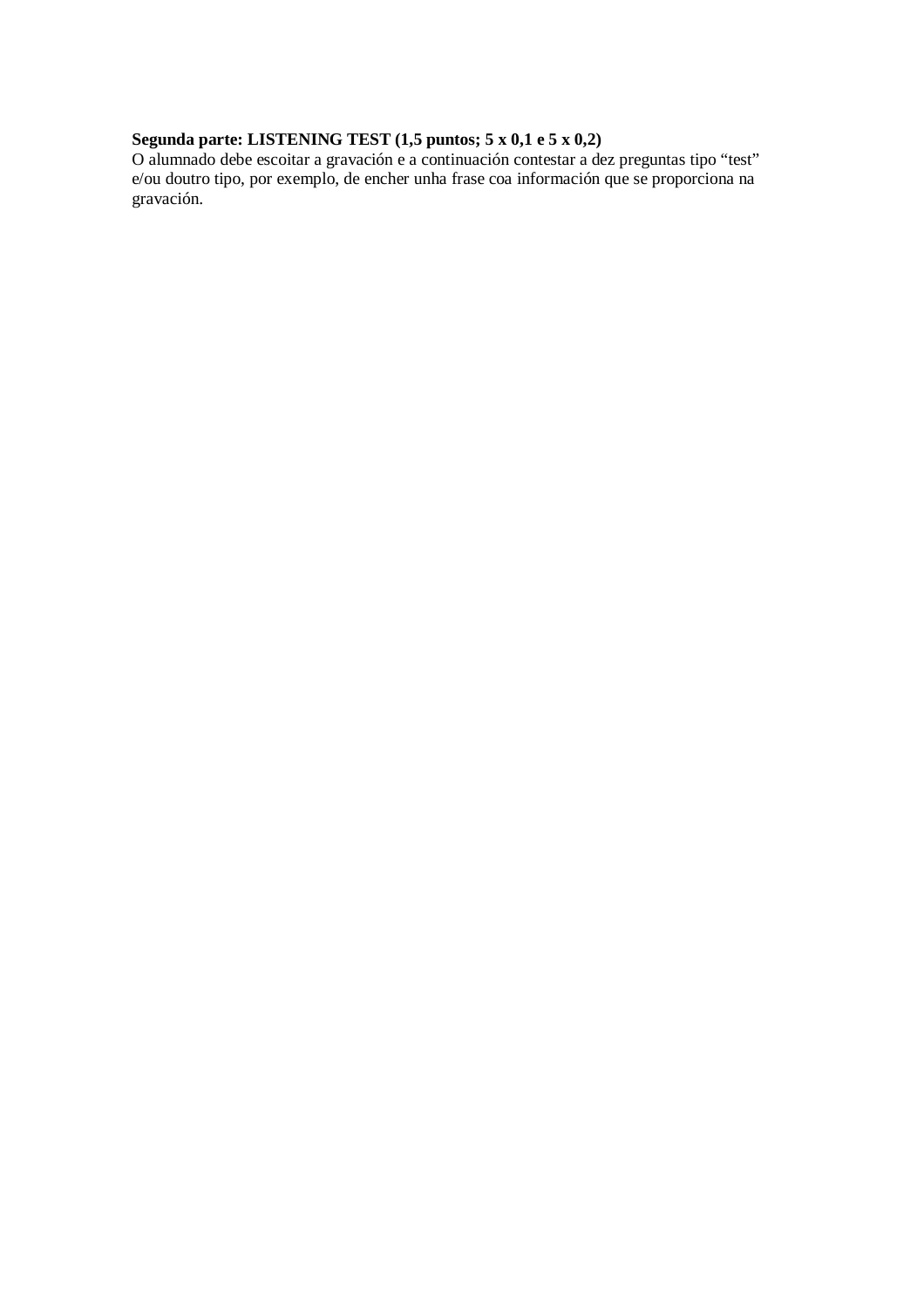# **PROBAS DE ACCESO Á UNIVERSIDADE (ABAU) CONVOCATORIA DE SETEMBRO**

#### **Curso 2017-2018**

### *CRITERIOS DE AVALIACIÓN*

### **LINGUA INGLESA (Cód 11)**

#### **Question 1**. **Summary (1 punto)**

Esta pregunta será puntuada segundo os seguintes criterios:

1. O alumno identificou as ideas principais do texto e resumiunas sen incluír información secundaria ou anecdótica.

2. O alumno expresou estas ideas en aproximadamente 50 palabras, sen copiar literalmente do texto, con coherencia, claridade, cohesión, razoable corrección gramatical e léxico axeitado ao tema.

### **Question 2**. **True/False (1 punto; 0,25 x 4)**

O alumno debe indicar se as frases son verdadeiras ou falsas e escribir a parte (e só esa parte) do texto, na que se basea para xustificar a súa resposta.

#### **Question 3. Find words or phrases … (1 punto; 0.25 por cada palabra/ expresión correcta)**

#### **Question 4. Pronunciation (1 punto; 0,25 x 4)**

O alumno debe demostrar que sabe distinguir elementos básicos da pronuncia do inglés, como son consonantes, vocais, diptongos, terminacións, etc.

#### **Question 5. Transformations (1,5 puntos; 3 x 0,5)**

Transformación dunha parte ou o total dunha frase noutras palabras para que signifique o mesmo. Constará de tres partes, cunha puntuación de 0,5 puntos para cada parte.

#### **Question 6. Writing (3 puntos)**

Esta pregunta pretende avaliar a capacidade comunicativa do alumnado no ámbito da producción escrita. A nota final (máximo 3 puntos) outorgarase segundo a medida na que o alumnado cumpra os seguintes parámetros; cada un deles puntuarase de 0 a 0.5 puntos: **a) Alcance.** O alumnado aborda adecuadamente o tema proposto. Sabe comunicar as ideas que quere transmitir utilizando unha considerable variedade de recursos. Sabe utilizar o rexistro lingüístico adecuado á situación.

#### **b) Riqueza e control do vocabulario**.

**c) Corrección gramatical**. O alumnado ten un repertorio básico de elementos lingüísticos e de estratéxias que lle permiten abordar o tema con comodidade. Non comete erros gramaticais básicos, como, por exemplo, omitir o suxeito diante dun verbo, omitir a "-s" da 3ª persoa do singular do Presente Habitual (he writeS), utilizar adxectivos en plural, usar incorrectamente os adxectivos posesivos e demostrativos, non dominar os tempos verbais e outros erros similares. **d) Fluidez.** O alumnado posúe un dominio dá lingua inglesa adecuado e suficiente para evitar cortes na comunicación ou malentendidos.

**e) Cohesión**. O alumnado utiliza adecuadamente os conectores e demais medios de cohesión. **f) Coherencia.** O alumnado é capaz de organizar as súas ideas para redactar un texto coherente e ben estruturado

**TOTAL = 8,5 puntos.**

### **Segunda parte: LISTENING TEST (1,5 puntos; 5 x 0,1 e 5 x 0,2)**

O alumno debe escoitar a gravación e a continuación contestar a dez preguntas tipo "test" e/ou doutro tipo, por exemplo, de encher unha frase coa información que se proporciona na gravación.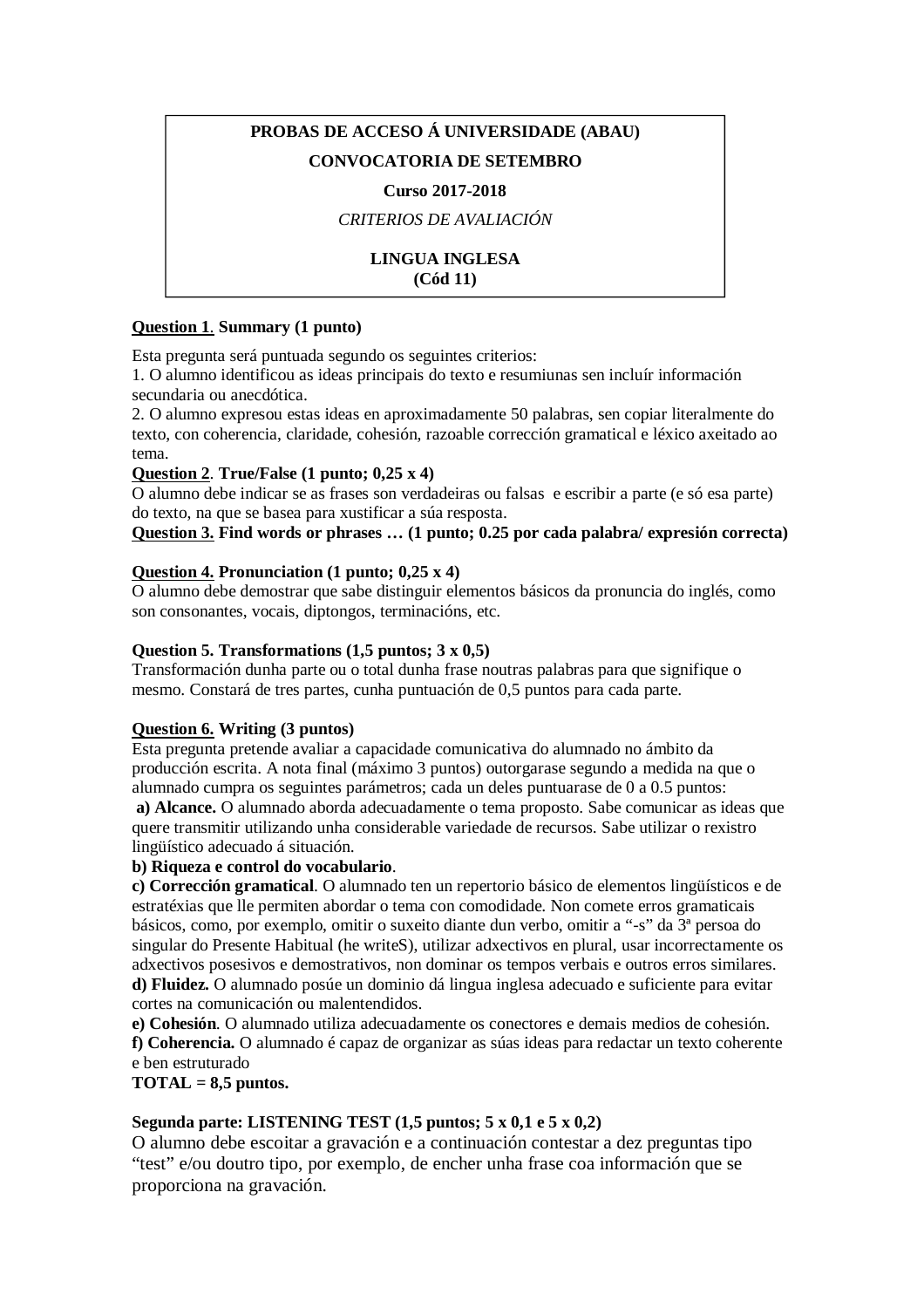#### **SUGGESTED ANSWERS JUNE 2018**

#### **OPCIÓN A**

- 1. In Britain, some of the towns are relaxed, friendly, happy places. Some are communities that welcome dogs, cyclists and tourists, and not only because they leave their money there! Some have businesses such as pubs and shops. You can enjoy the beautiful countryside and interesting activities like drama.
- 2. a) TRUE. "The town is an example of a community that relies on tourism" b) FALSE. "the smiles of welcome get broader the further north in the county you travel." c) TRUE. "it was voted happiest town last year, too." d) FALSE. Taunton "an idiosyncratic community". Plymouth "a good mix of people from many countries"

| 3. a) greet  | b) winner  | c) countryside | d) friendliness |
|--------------|------------|----------------|-----------------|
| 4. a) prefer | b) country | c) cycle       | d) building     |

5. a) A community that relies on tourism and doesn't become cynical.

b) A recent survey says that Harrogate is the happiest community in Britain.

 c) No other place is as/so bicycle-friendly as Plymouth. / No other place welcomes bicycles as much as Plymouth.

#### **OPCIÓN B**

- 1. Rockefeller, Carnegie and Cadbury were rich people who made different philanthropic foundations, for healthcare, education and social justice. The Cadburys were Quakers, and now their Trust supports LGBT equality. Today, governments cover health and education but some rich people are responsible and help others when governments cut this money.
- 2. a) TRUE. "Rockefeller and Carnegie… set up their own philanthropic foundations." b) FALSE. "Some of the projects we now support might be surprising to Barrow and Geraldine" c) FALSE. "…with state funding now covering areas that they weren't previously, such as health and education."

d) FALSE. "…some of the super-rich are discovering that with a lot of money comes a lot of responsibility."

- 3. a) set up b) wealthy c) attempt d) growth
- 4. a) growth b) healthcare c) problems d) industrialists

 5. a) While John D. Rockefeller made his money in the oil industry, Carnegie made his money in the steel industry.

- b) Quakers believe that all people are equal.
- c) Barrow and Geraldine might be surprised by some of the projects.

#### **LISTENING**

1. TRUE 2. Now, richer people often prefer to live at the top of buildings. 3. TRUE 4. You sometimes look at the floor. 5. Some lifts don't mark floor number 13. 6. Pleasant experience 7. Television screens 8. Thinner 9. Boring 10. Old buildings.